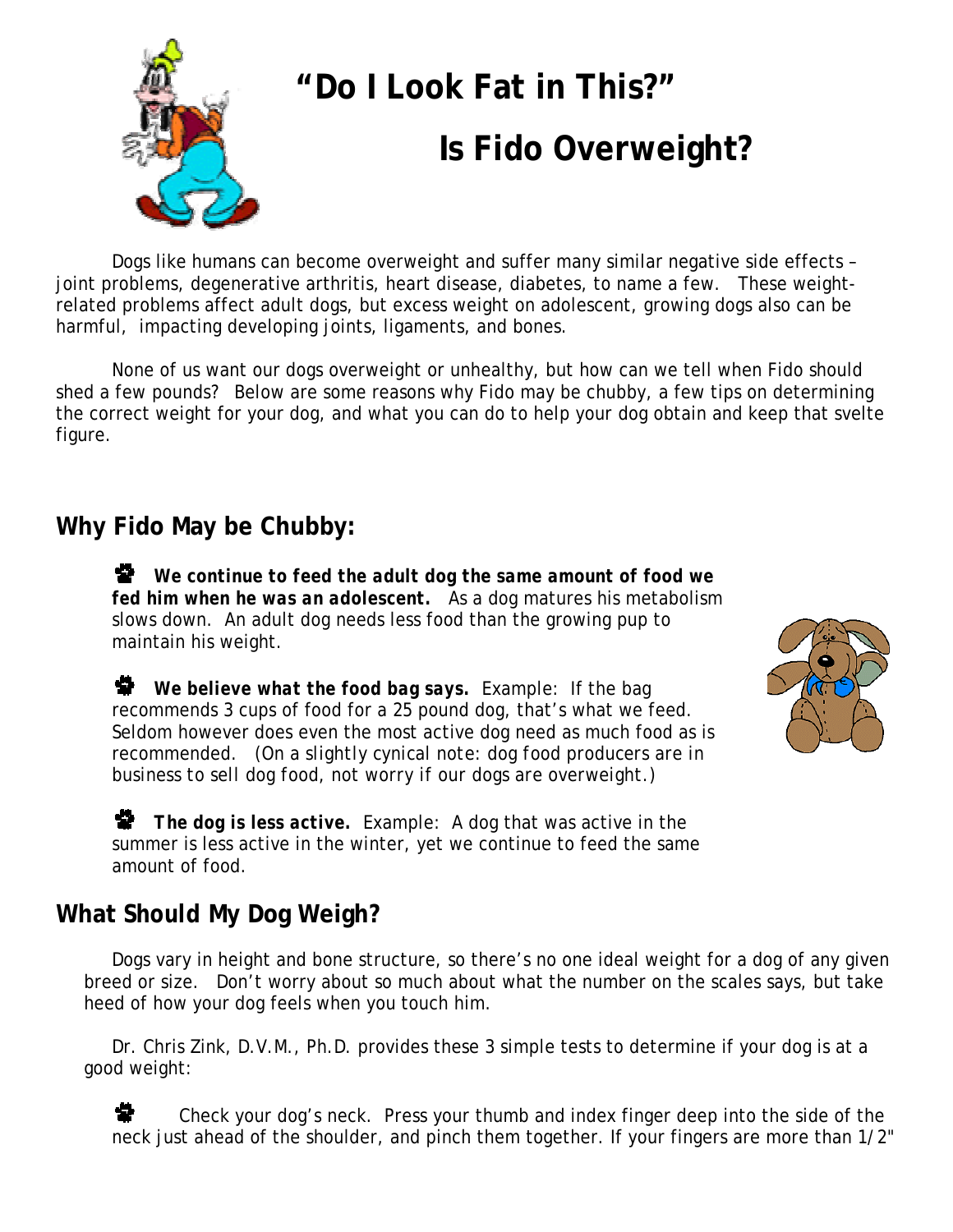apart, the dog is overweight. (Note: this is where old dogs tend to carry most of their excess fat, and they may actually be thin in other locations.)

2. Check your dog's ribs. Stand with your dog beside you, facing his butt. Place your thumb on the middle of his spine half way down the back and spread your fingers out over his last few ribs. Then run your fingers up and down along his skin. You should be able to feel the bumps of his ribs without pressing in.

 $\mathbf{\hat{P}}$  Check your dog's hips. To check the hips, run your hand over your dog's hips. You should be able to feel the bumps of his two pelvic bones without pressing down.

#### *And here's another way to determine how your dog's ribs should feel:*

Hold your arm out parallel to the ground with your hand in a fist and held level with your arm, then ~

2. Feel the back of your fist. You'll notice you can barely feel the bones underneath. If your dog's ribs feel like this, he could lose some weight (see example 1 below).

소. Now move your finger over the knuckles of your fist. You'll feel each knuckle protruding pronouncedly with little flesh covering them. If you dog's ribs feel like this, he's underweight (see example 2 below).

9. Now feel the top of the fingers. You'll feel the bones of your fingers slightly padded by the flesh of each finger. If you dog's ribs feel like this, he's a good weight (see example 3 below).







*example 1- chubby example 2- too thin example 3 – just right!*

## **It's Time for a Change**



To have your dog lose weight is as simple as cutting back his food. Just like humans, if too many calories make him fat, fewer calories will make him lean.

 It will take constant evaluation of your dog's weight during his lifetime to determine whether the amount you feed your dog needs to be cut back, stay the same, or be increased.

Adjust the amount you feed to the amount of physical activity your dog is getting. A couch potato won't need to eat as much as a 2-mile-a-day jogger. And don't forget to figure in those doggie treats your dog may be getting!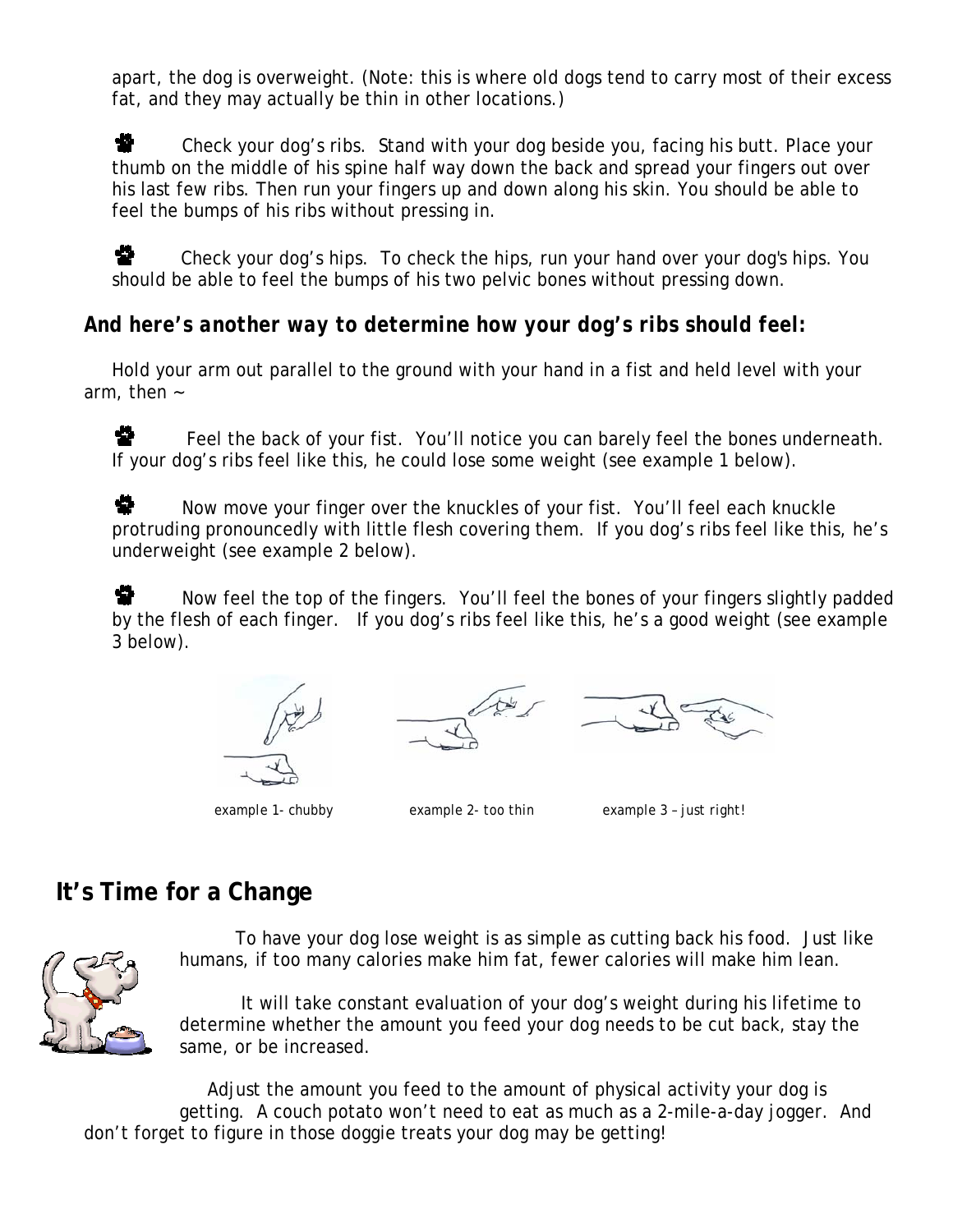For those who free feed their dogs (the food is left down all day for the dog), you'll need to begin to regulate the amount you feed and how you feed your dog. Measure the food you place in your dog's bowl and place the bowl down for the dog to eat, leaving the bowl down for 10 to 15 minutes. After that time, pick the bowl up and put it away. Your dog will soon learn to take advantage of this time to eat. Adjust the amount of the food as needed to help your dog maintain an ideal weight.

Whether you feed your dog once or twice a day depends on your personal preference and schedule.

#### **But What About Nutrition?**

People worry that their dogs will not get enough nutrition if they feed them less, but premium\* dog foods are packed with nutrients.

*\*Note: Whether or not a dog food is "premium" and the best food for your dog is another subject outside the scope of this article. Just be aware you get what you pay for.* 

Unless he has a hormonal problem (e.g. hypothyroidism), if your dog is overweight he is getting too much nutrition and cutting back will not put him in jeopardy.

Remember: just like humans, individual dogs vary in their metabolic rate and some dogs iust need less food than others.

### **But He's Starving!**

Some dogs seem to really miss that extra chow, giving their owners the sad-eyed look that says, "I hungry". To help fill these dogs' bellies yet help them lose weight, replace part of their dog food with pumpkin (canned, unsweetened, plain pumpkin) or frozen green beans thawed.

Begin by cutting the dog food back by 1/5 and replacing that amount with an equal amount of pumpkin or green beans. If you need to reduce your dog's dog food further, wait a week for his system to adjust to the change, then reduce the dog food another 1/5 replacing it with pumpkin or green beans.



Dogs love pumpkin. It has the texture of canned dog food, and green beans are usually a favorite too. Both provide vitamins and roughage, and make the dogs feel full.

### **Multiple Dog Households**

If you're crazy like us and have more than one dog, you'll need to keep an eye on the dogs as they eat. Be aware that one dog might bully the other from their bowl and eat that dog's food as well as their own. The bully will end up eating more than he needs while your other dog ends up with less.

If this is the case, you might need to feed the dogs in separate rooms so the bully doesn't have a chance to confiscate the other's food bowl and the other dog can eat his meal in peace.